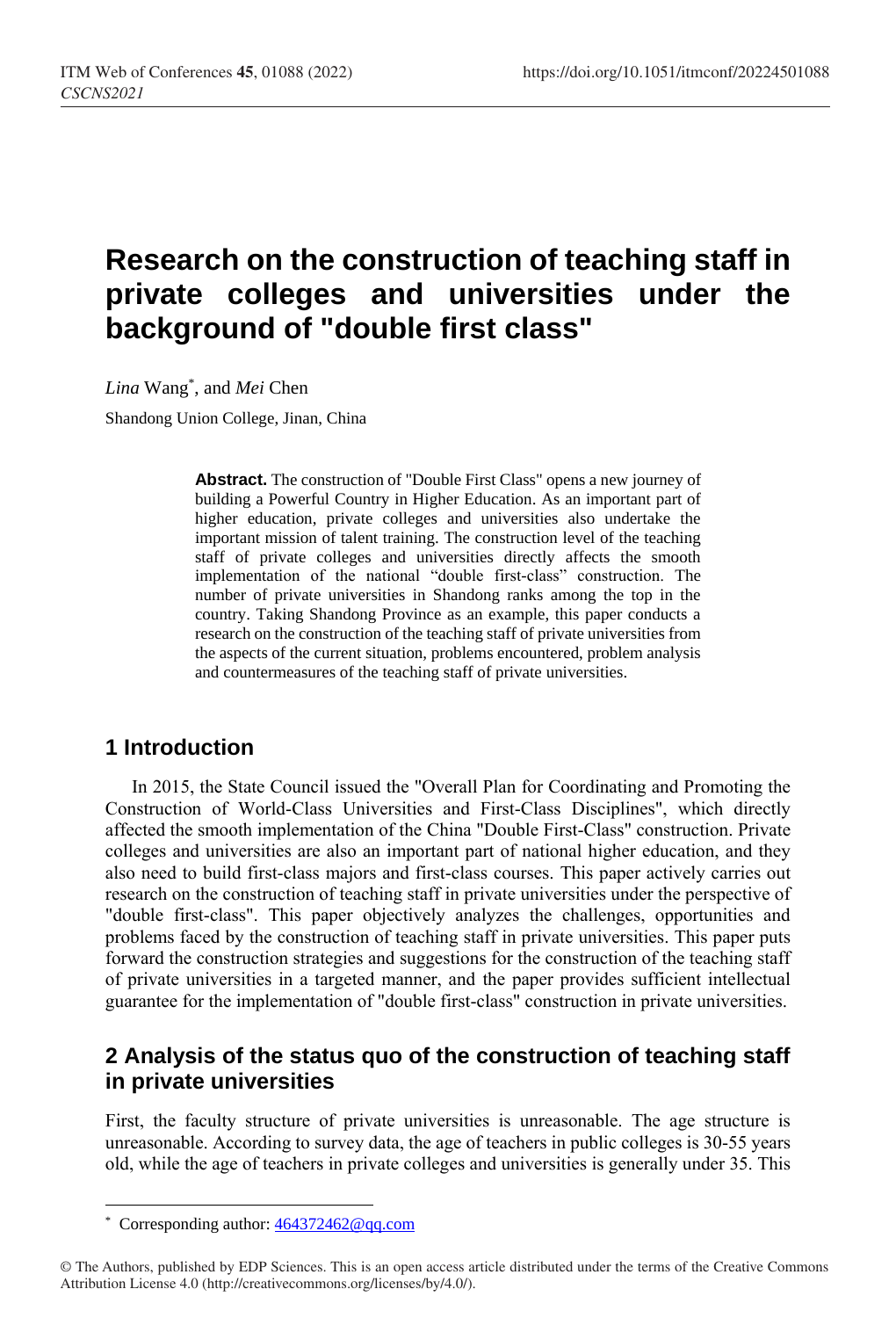shows that most private colleges recruit students who have just graduated from graduate students. The educational structure is unreasonable. Ninety percent of the teachers in private universities have a master's degree, and a relatively small proportion of doctoral degrees. In addition, the proportion of professional titles is not coordinated, and there are few senior professional titles. At present, most of the senior professional titles in private colleges are external teachers.

Secondly, the stability of teachers in private universities is low, and teachers are highly mobile. Teacher resignation occurs frequently in private colleges and universities, and the stability of teachers is insufficient. Most teachers in private colleges and universities use private colleges as a springboard. After working in private colleges and universities for a few years, they will jump to public colleges. The loss of full-time teachers has a greater impact on teaching and is a detrimental factor in teacher construction. There is a big gap between teachers in private schools and teachers in public schools in terms of staffing, social security mechanism, promotion of professional titles, wages and benefits, etc.

The overall level of teachers in private universities is low, private universities have fewer full-time teachers, and more graduate students. Their overall level is lower than that of doctoral students. As a result, most of the full-time teachers are not sufficiently focused on scientific research. Compared with teachers in public institutions of the same level, the level of scientific research is not enough. According to investigations and studies, most college teachers have heavy teaching tasks, with a large amount of class hours per academic year and a large number of teaching courses. Newly recruited young teachers still need to take up administrative duties, resulting in teachers not having time for teaching and scientific research.

# **3 Analysis of the influencing factors of the problems in the construction of the teaching staff of private universities**

## **3.1 Policy influencing factors**

The current national laws and regulations on the construction of private colleges and faculty are not perfect. Although the "Private Education Promotion Law" has been promulgated and private colleges and universities have also developed rapidly, due to the problems of the current educational operating mechanism, private colleges and their teachers still do not enjoy the fairness brought about by the policy to a certain extent.

The "Private Education Promotion Law" has clear provisions. Article 5 of it requires that "private teachers and public teachers have the same legal status." However, there are no clear requirements for teachers' salary standards, housing subsidies, social welfare, etc., and teachers' welfare treatments should be settled according to the specific conditions of the college.

## **3.2 Influencing factors at the level of private universities**

Private colleges and universities do not pay enough attention to the construction of teaching staff. The founders of private colleges are more concerned about the enrollment and source of students, but not enough attention to the personal development of faculty and staff to some extent. Although most of the private colleges are private non-enterprise, they are basically profitable, and all school funding needs to be raised by themselves and cannot get government support. Therefore, the teachers' welfare treatment will be greatly discounted by the running scholars. The salary level and welfare treatment of teachers are lower than those of public institutions, and the teachers' own value is not fully recognized by the original.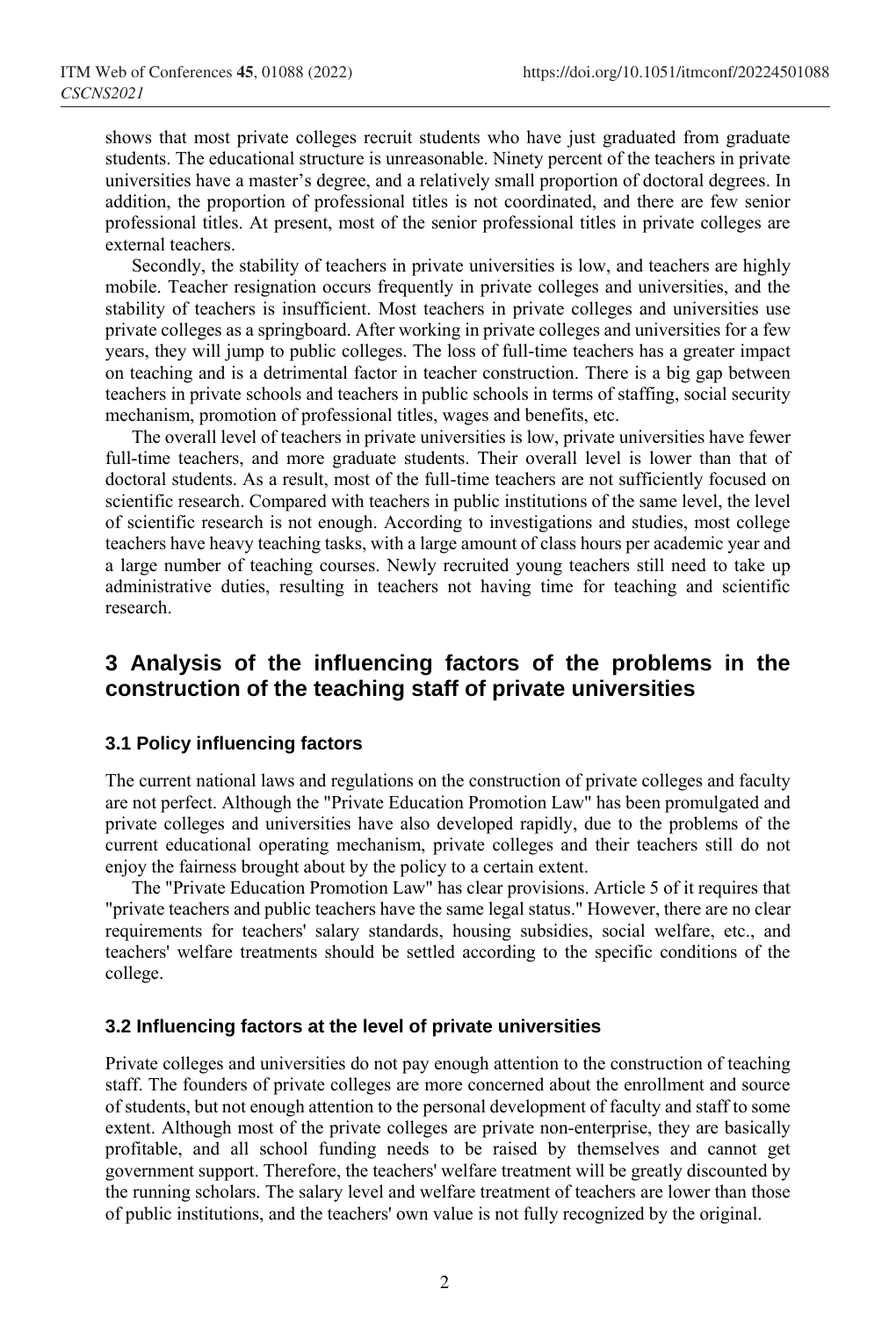## **3.3 Influencing factors at the teacher's own level**

Policy makers in private colleges are more concerned about the enrollment of the school, not paying enough attention to the personal development of teachers, and paying low salaries to teachers. The work of teachers in teaching and management is more complicated, because the human management mechanism of private universities is not mature enough. The life pressure faced by teachers is more significant than that of teachers in public institutions. Teachers who have more time outside of work may take part-time jobs such as substitute classes, and spend less energy on teaching and research.

Most of the teachers in private colleges and universities are in a state of working with Cao Ying's heart in Han, and using private colleges as a springboard, it is difficult to ensure the stability of the faculty.

## **4 Strengthening the study of strategies for the construction of the teaching staff of private colleges and universities**

## **4.1 Speed up the construction of relevant policies for private colleges and universities**

In order to ensure the legalization and standardization of the construction of teachers in private colleges and universities, the construction of relevant national policies should speed up the pace. The state should increase the importance of private colleges and universities, and improve the recognition system for the status of private college teachers. Starting from the vital interests of private teachers, the basic rights and interests of teachers in private colleges and universities are protected. Local governments should take certain measures to ensure the legitimate rights and interests of private teachers, improve the social security system for teachers in private colleges and universities in light of local conditions, use inclusive policies to stabilize the faculty, and give teachers in private colleges a fair status and protection.

## **4.2 Private colleges and universities improve the teacher management mechanism**

From the perspective of running scholars, attach importance to the development of school teachers. The school uses an advanced human resource management model to enhance the management mechanism of the faculty. The role of human resources and human subjective initiative provide the basis for the development of modern human resource management models. In private colleges and universities, caring for teachers' personal development needs is the focus of teacher management, and teachers' achievements in education and teaching should be respected. The school promotes the development of teachers' personal abilities and mobilizes teachers' enthusiasm for work. Hire outstanding professional leaders in professional fields and hire highly educated and qualified teachers to improve the overall level of the teaching team.

## **4.3 Teacher's own development**

The teachers themselves establish the values and career views that are based on educating people. The working environment faced by teachers in private colleges is more difficult and complex. In a complex environment, they must strengthen their beliefs and clarify their tasks. Teachers should participate in the study of teacher ethics and style, clarify their teaching